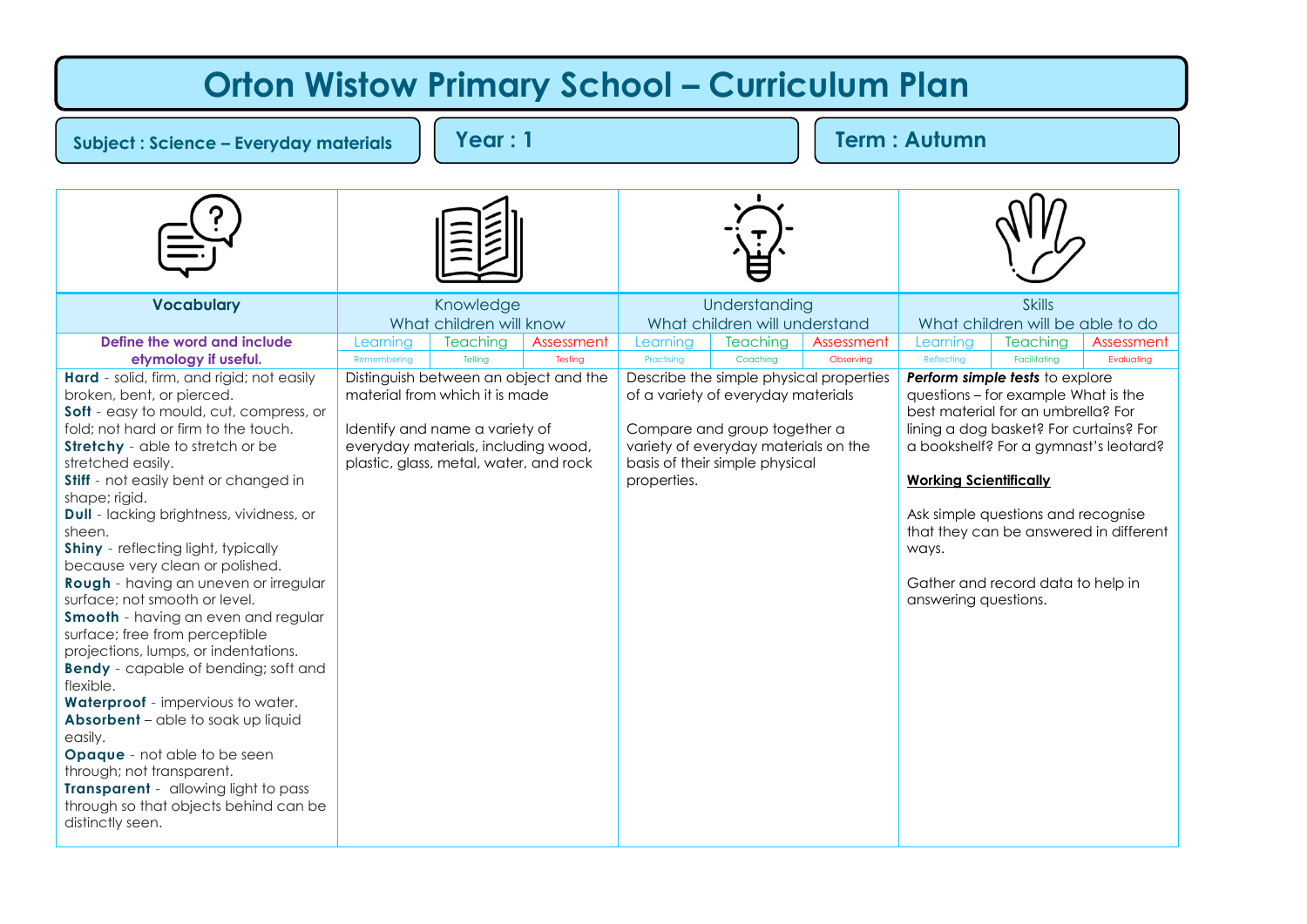## **Orton Wistow Primary School - Curriculum Plan**

| <b>Subject: Science - Seasonal Changes</b><br>Year: 1                                                                                                                                                                                                                                                                                                                                                                                                                                                                                                                                                                                                                       |                                                |                                                                                                                                                                                         |                       | <b>Term: Autumn</b>                                                                                                                                                                                                                                                                                      |                                                |                                                                            |                                                                            |                                                                                                                                                                                                                        |                          |
|-----------------------------------------------------------------------------------------------------------------------------------------------------------------------------------------------------------------------------------------------------------------------------------------------------------------------------------------------------------------------------------------------------------------------------------------------------------------------------------------------------------------------------------------------------------------------------------------------------------------------------------------------------------------------------|------------------------------------------------|-----------------------------------------------------------------------------------------------------------------------------------------------------------------------------------------|-----------------------|----------------------------------------------------------------------------------------------------------------------------------------------------------------------------------------------------------------------------------------------------------------------------------------------------------|------------------------------------------------|----------------------------------------------------------------------------|----------------------------------------------------------------------------|------------------------------------------------------------------------------------------------------------------------------------------------------------------------------------------------------------------------|--------------------------|
|                                                                                                                                                                                                                                                                                                                                                                                                                                                                                                                                                                                                                                                                             |                                                |                                                                                                                                                                                         |                       |                                                                                                                                                                                                                                                                                                          |                                                |                                                                            |                                                                            |                                                                                                                                                                                                                        |                          |
| <b>Vocabulary</b>                                                                                                                                                                                                                                                                                                                                                                                                                                                                                                                                                                                                                                                           |                                                | Knowledge<br>What children will know                                                                                                                                                    |                       |                                                                                                                                                                                                                                                                                                          | Understanding<br>What children will understand |                                                                            |                                                                            | <b>Skills</b><br>What children will be able to do                                                                                                                                                                      |                          |
| Define the word and include<br>etymology if useful.                                                                                                                                                                                                                                                                                                                                                                                                                                                                                                                                                                                                                         | Learning<br>Remembering                        | <b>Teaching</b><br>Telling                                                                                                                                                              | Assessment<br>Testing | Learning<br>Practising                                                                                                                                                                                                                                                                                   | Teaching<br>Coaching                           | Assessment<br>Observing                                                    | Learning<br>Reflecting                                                     | <b>Teaching</b><br>Facilitating                                                                                                                                                                                        | Assessment<br>Evaluating |
| Sun - The star in the centre of the<br>Solar System around which the<br>Earth orbits. The Sun produces<br>natural light and heat and is<br>essential for all life on Earth.<br>Year $-$ the time it takes for a planet<br>to make one revolution of the Sun<br>$-$ for earth this takes 365 $\frac{1}{4}$ days.<br>$Day - time$ it takes for a planet to<br>rotate on its own axis - for earth<br>this takes 24 hours.<br>Season - A period of the year<br>(spring, summer, autumn or winter)<br>that is marked by particular<br>weather patterns and daylight<br>hours.<br>Hibernation - The long sleep taken<br>by some animals during the winter<br>when food is scarce. | seasons<br>day length varies.<br>dark glasses. | Observe changes across the four<br>Observe and describe weather<br>associated with the seasons and how<br>Pupils will understand it is not safe to<br>look at the Sun even when wearing |                       | The changing seasons are a result<br>of the tilt of the Earth, which<br>causes the northern and southern<br>hemispheres to be angled towards<br>or away from the Sun at different<br>times of the year and not, as<br>is hotter at that time. In fact, the<br>Earth is closest to the Sun in<br>January. | children often believe, as a result            | of the Earth being closer to the Sun<br>in summer, or because that the Sun | weather.<br><b>Working Scientifically</b><br>ways.<br>answering questions. | Make tables and charts about the<br>Observe and talk about changes in<br>weather and the seasons.<br>Ask simple questions and recognise<br>that they can be answered in different<br>Gather and record data to help in |                          |

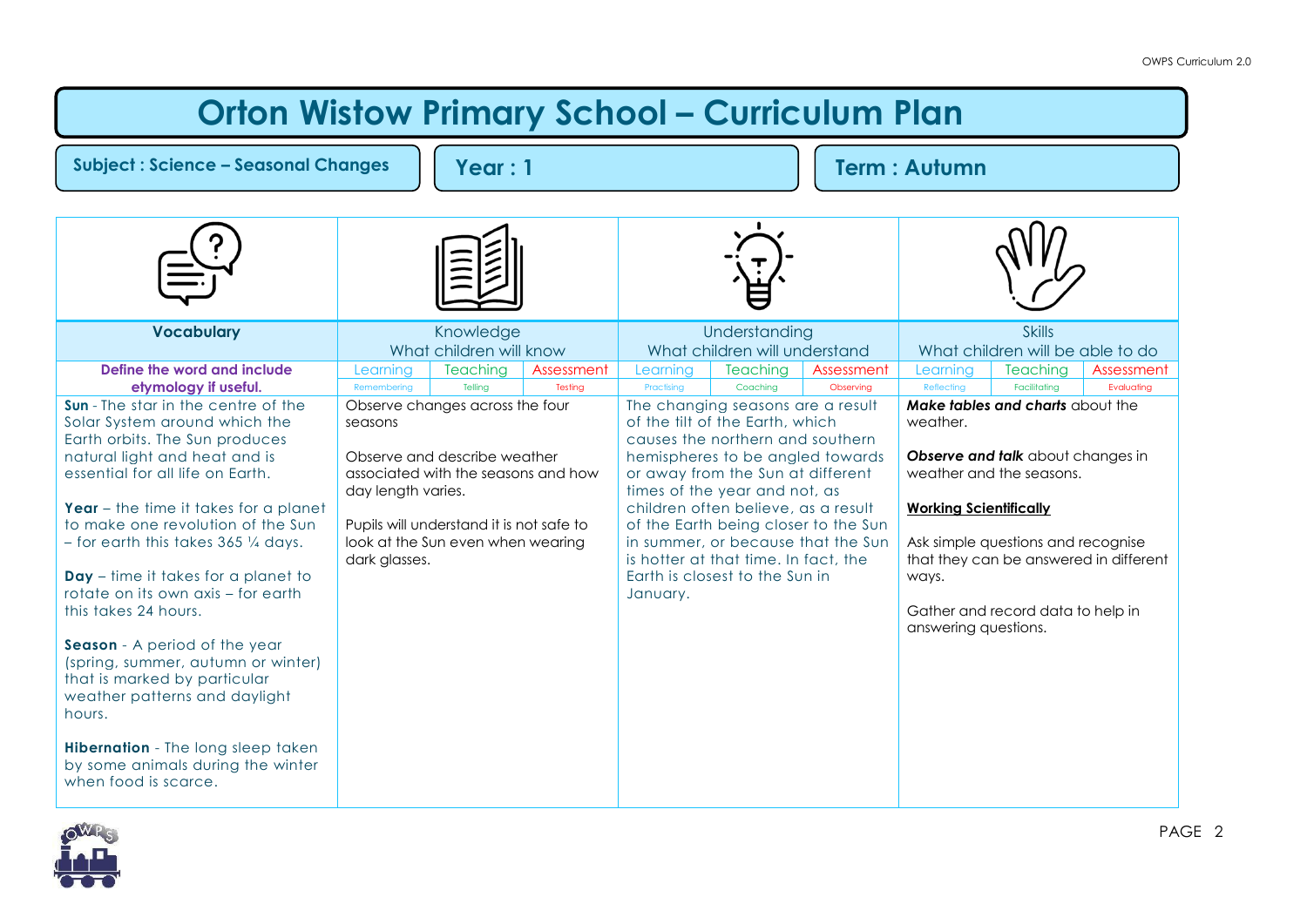| <b>Deciduous</b> - A plant that loses its<br>leaves seasonally, usually before<br>winter or a dry season.                                             |  |  |
|-------------------------------------------------------------------------------------------------------------------------------------------------------|--|--|
| <b>Evergreen</b> $-$ A plant or tree that<br>keeps its leaves throughout the<br>year.                                                                 |  |  |
| <b>Weather</b> - the state of the<br>atmosphere at a particular place and<br>time as regards heat, cloudiness,<br>dryness, sunshine, wind, rain, etc. |  |  |

| <b>Orton Wistow Primary School - Curriculum Plan</b>                                                                                                                                                                                                                                                                                   |                                      |                                                                                                                                     |                       |                                                |                                                                                                                                               |                         |                                                     |                                                                                                                                                                                                                        |                          |
|----------------------------------------------------------------------------------------------------------------------------------------------------------------------------------------------------------------------------------------------------------------------------------------------------------------------------------------|--------------------------------------|-------------------------------------------------------------------------------------------------------------------------------------|-----------------------|------------------------------------------------|-----------------------------------------------------------------------------------------------------------------------------------------------|-------------------------|-----------------------------------------------------|------------------------------------------------------------------------------------------------------------------------------------------------------------------------------------------------------------------------|--------------------------|
| Year:1<br><b>Subject: Science - Plants</b>                                                                                                                                                                                                                                                                                             |                                      | <b>Term: Spring</b>                                                                                                                 |                       |                                                |                                                                                                                                               |                         |                                                     |                                                                                                                                                                                                                        |                          |
|                                                                                                                                                                                                                                                                                                                                        |                                      |                                                                                                                                     |                       |                                                |                                                                                                                                               |                         |                                                     |                                                                                                                                                                                                                        |                          |
| <b>Vocabulary</b>                                                                                                                                                                                                                                                                                                                      | Knowledge<br>What children will know |                                                                                                                                     |                       | Understanding<br>What children will understand |                                                                                                                                               |                         | <b>Skills</b><br>What children will be able to do   |                                                                                                                                                                                                                        |                          |
| Define the word and include<br>etymology if useful.<br>Leaves - The part of the plant in<br>which photosynthesis takes place.<br>Flowers The organ of a plant<br>responsible for reproduction. The<br>main structures of a flower are the<br>petals, stamens, carpels and<br>sepals.<br><b>Fruit</b> - the sweet and fleshy product of | Learning<br>Remembering<br>trees.    | <b>Teaching</b><br>Tellina<br>Identify and name a variety of<br>common wild and garden plants,<br>including deciduous and evergreen | Assessment<br>Testina | Learnina<br>Practisina<br>buds opening.        | <b>Teaching</b><br>Coachina<br>Understand and compare how<br>different plants change over time - for<br>example leaves falling off trees, and | Assessment<br>Observina | Learnina<br>Reflecting<br>contrast familiar plants. | <b>Teaching</b><br>Facilitatina<br>Observe closely, perhaps using<br>magnifying glasses, and compare and<br>Draw diagrams showing the parts of<br>different plants including trees.<br>Keep records of how plants have | Assessment<br>Evaluating |
| a tree or other plant that contains<br>seed and can be eaten as food.                                                                                                                                                                                                                                                                  |                                      | Identify and describe the basic<br>structure of a variety of common<br>flowering plants, including trees                            |                       |                                                |                                                                                                                                               |                         | changed over time.                                  |                                                                                                                                                                                                                        |                          |

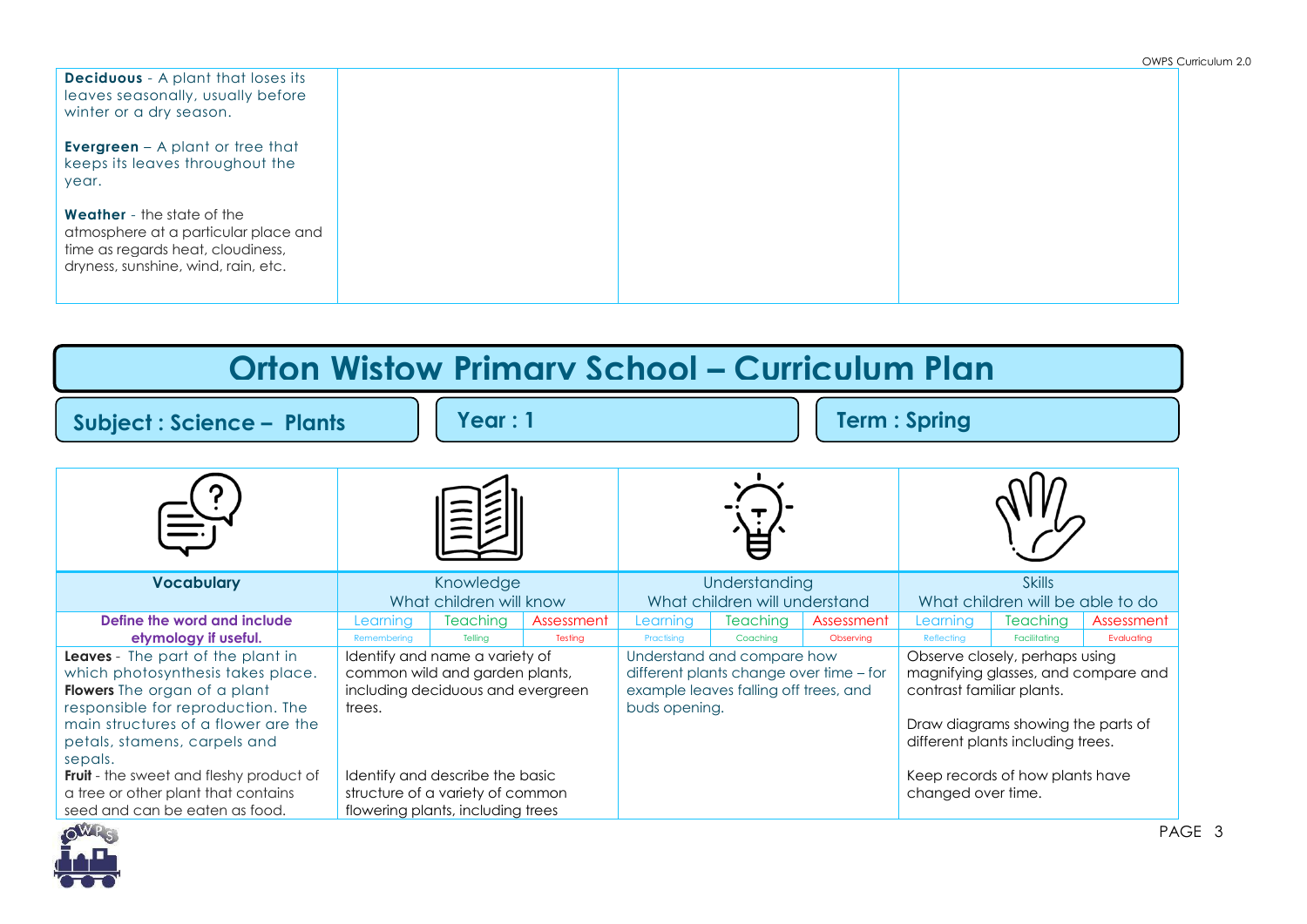| <b>Roots</b> - The part of the plant that       |  | <b>Working Scientifically</b>         |
|-------------------------------------------------|--|---------------------------------------|
| anchors it in the ground, and                   |  | - Identify and classify               |
| absorbs water and nutrients                     |  | - Use their observations and ideas to |
| <b>Seed</b> - the unit of reproduction of a     |  | suggest answers to questions          |
| flowering plant, capable of                     |  |                                       |
| developing into another such plant.             |  |                                       |
| <b>Trunk</b> - the main woody stem of a tree    |  |                                       |
| as distinct from its branches and roots         |  |                                       |
| <b>Branches</b> - a part of a tree which        |  |                                       |
| grows out from the trunk or from a              |  |                                       |
| bough.                                          |  |                                       |
| <b>Stem</b> - the main above-ground             |  |                                       |
| structure of a plant. The stem's                |  |                                       |
| main functions are to keep the                  |  |                                       |
| plant upright, support its main                 |  |                                       |
| organs, orient the plant towards                |  |                                       |
| light, and transport water and                  |  |                                       |
| minerals from the roots to the                  |  |                                       |
| leaves and flowers. The stem also               |  |                                       |
| acts as a store for water and                   |  |                                       |
| minerals.                                       |  |                                       |
| <b>Decidious</b> - a tree that sheds its leaves |  |                                       |
| annually                                        |  |                                       |
| <b>Evergreen</b> - a plant that retains green   |  |                                       |
| leaves throughout the year.                     |  |                                       |

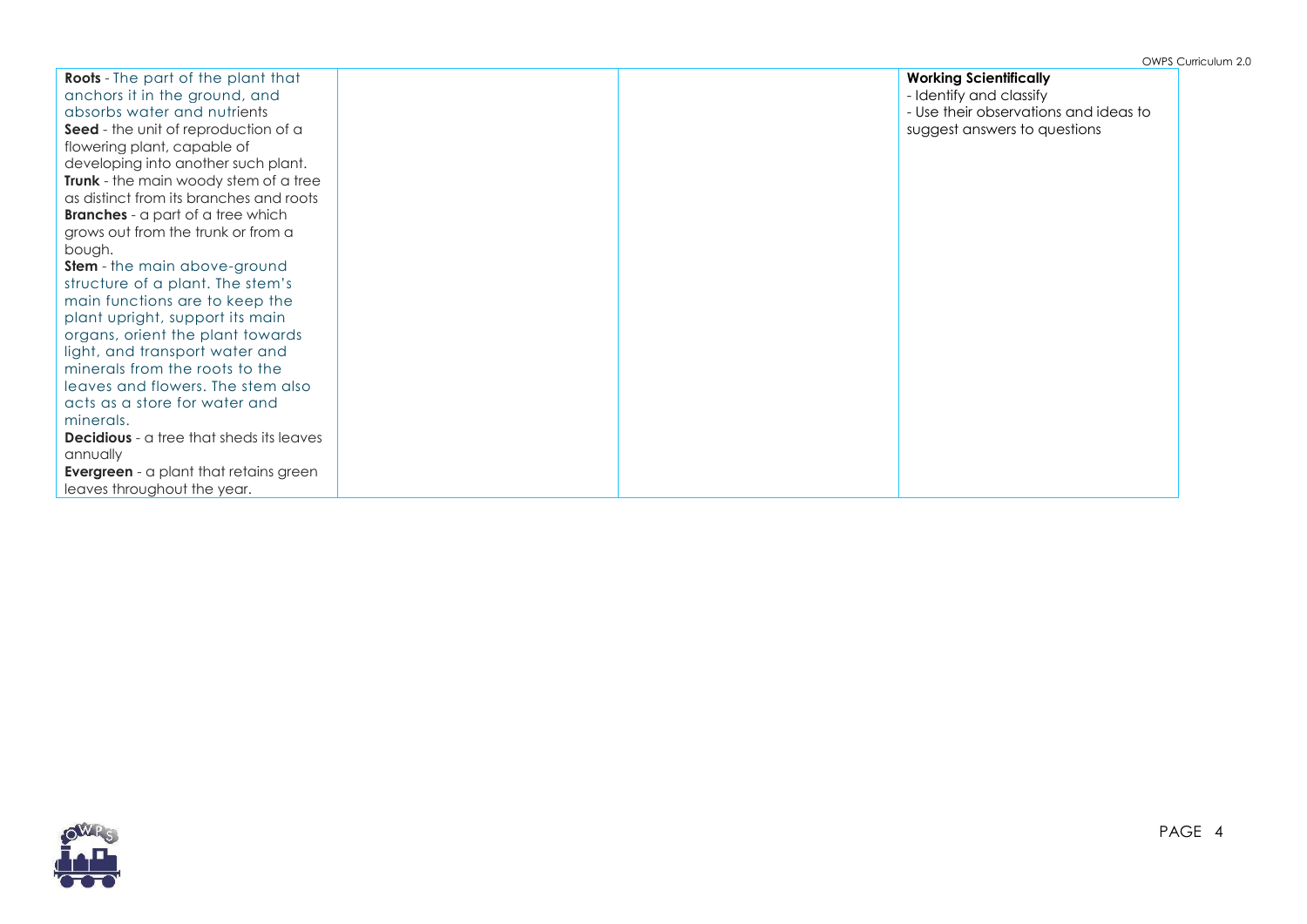## **Orton Wistow Primary School – Curriculum Plan**

**Subject : Science – Animals inc Humans Year : 1 Term : Summer**

| <b>Vocabulary</b>                                                                                                                                                                        | Knowledge<br>What children will know                                                                                                   |                            |                       | Understanding<br>What children will understand                                                                                             |                                                                                                            |                         | <b>Skills</b><br>What children will be able to do                                                                                                                |                                 |                          |
|------------------------------------------------------------------------------------------------------------------------------------------------------------------------------------------|----------------------------------------------------------------------------------------------------------------------------------------|----------------------------|-----------------------|--------------------------------------------------------------------------------------------------------------------------------------------|------------------------------------------------------------------------------------------------------------|-------------------------|------------------------------------------------------------------------------------------------------------------------------------------------------------------|---------------------------------|--------------------------|
| Define the word and include<br>etymology if useful.                                                                                                                                      | Learning<br>Remembering                                                                                                                | <b>Teaching</b><br>Telling | Assessment<br>Testing | Learning<br>Practising                                                                                                                     | <b>Teaching</b><br>Coaching                                                                                | Assessment<br>Observing | Learning<br>Reflecting                                                                                                                                           | <b>Teaching</b><br>Facilitatina | Assessment<br>Evaluating |
| <b>Carnivore</b> - an organism that eats<br>mostly meat. From the Latin carn<br>which means flesh.<br><b>Herbivore</b> - an animal that feeds on<br>plants. From the Latin herba - which | Identify and name a variety of<br>common animals including fish,<br>amphibians, reptiles, birds and<br>mammals                         |                            |                       | after study.                                                                                                                               | Understand how to take care of<br>animals taken from a local habitat<br>and the need to return them safely |                         | Use their observations to compare and<br>contrast animals at first hand or<br>through videos and photographs,<br>describing how they identify and<br>group them. |                                 |                          |
| means plant.<br><b>Omnivore</b> - an animal or person that<br>eats a variety of food of both plant<br>and animal origin.                                                                 | Identify and name a variety of<br>common animals that are carnivores,<br>herbivores and omnivores                                      |                            |                       | Describe and compare the structure<br>of a variety of common animals (fish,<br>amphibians, reptiles, birds and<br>mammals, including pets) |                                                                                                            |                         | Group animals according to what<br>they eat.                                                                                                                     |                                 |                          |
| Mammal - a warm-blooded<br>vertebrate animal that has hair or fur<br>typically gives birth to live young and<br>includes females that secrete milk for                                   | Identify, name, draw and label the<br>basic parts of the human body and<br>say which part of the body is<br>associated with each sense |                            |                       |                                                                                                                                            |                                                                                                            |                         | <b>Working Scientifically</b><br>Perform simple tests                                                                                                            |                                 |                          |
| the nourishment of their young. From<br>the Latin – mamma – which means<br>breast.<br>Amphibian - cold- blooded animal,                                                                  |                                                                                                                                        |                            |                       |                                                                                                                                            |                                                                                                            |                         | equipment                                                                                                                                                        | Observe closely, using simple   |                          |
| they are born in water and breath with<br>gills. As the larva grows into an adult<br>form they develop the ability to<br>breathe air and they are able to live                           |                                                                                                                                        |                            |                       |                                                                                                                                            |                                                                                                            |                         |                                                                                                                                                                  |                                 |                          |
| on land as well as in water.<br><b>Insect</b> - animals that have 3 major<br>body parts (head, thorax and<br>abdomen), 3 pairs of legs and typically                                     |                                                                                                                                        |                            |                       |                                                                                                                                            |                                                                                                            |                         |                                                                                                                                                                  |                                 |                          |